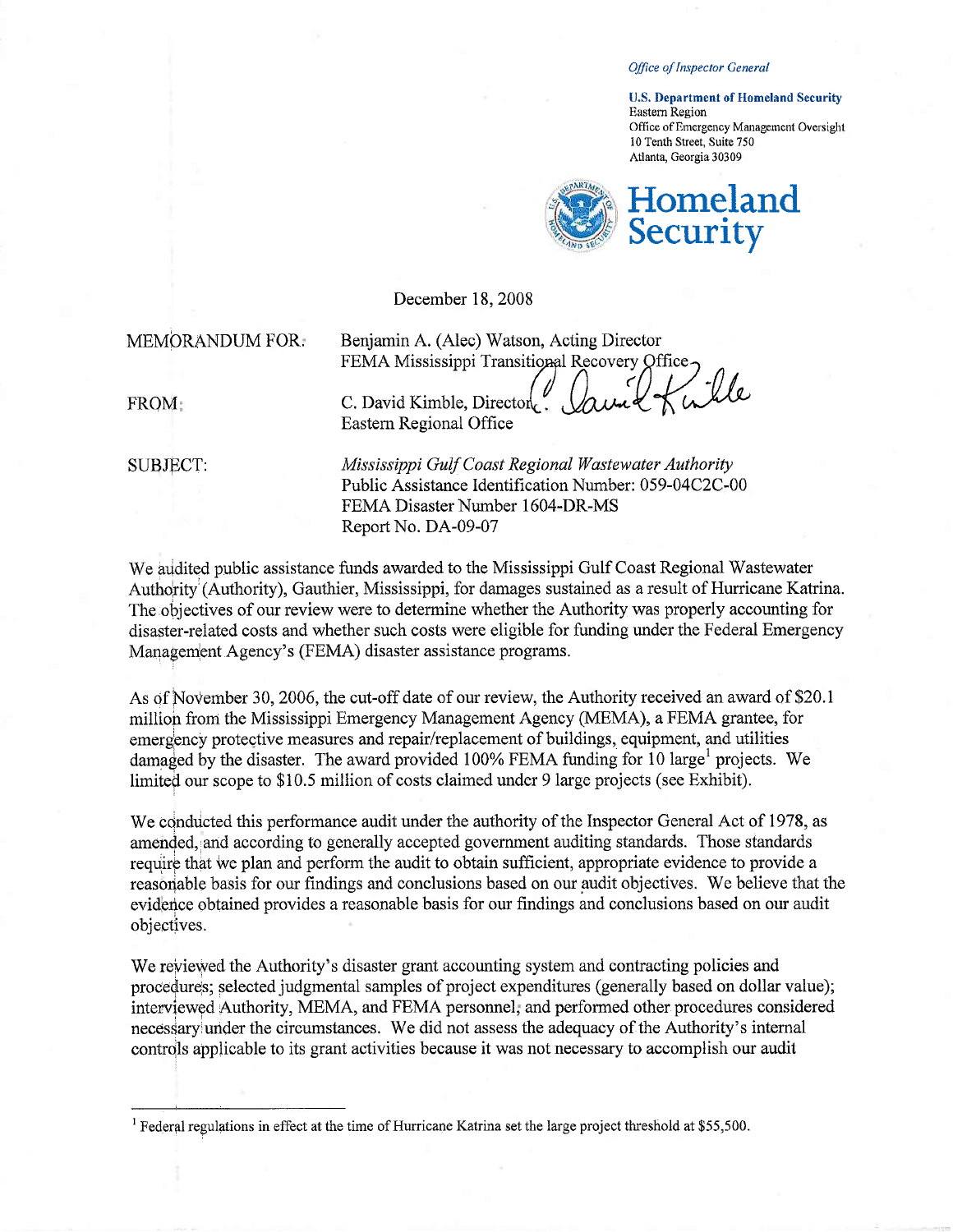objective. We did, however, gain an understanding of its grant accounting system and policies and procedures for adminstering the activities provided for under the FEMA award.

### RESULTS OF REVIEW

The Authority's grant accounting system did not provide a means to readily trace project expenditures to supporting documentation, and the Authority did not comply with federal procurement regulations when contracting for \$9.9 milion in repairs to its wastewater treatment plants. In addition, we identified \$193,116 of questioned costs resulting from unemitted interest earned on FEMA advances and unremitted proceeds from the disposal of assets purchased with FEMA funds.

A. Grant Accounting. The Authority claimed costs of \$10.5 million for work performed under various projects (see Exhibit). However, the Authority's grant accounting system did not provide a means to trace project expenditures recorded in its system to supporting documentation as required by federal regulations (44 CFR 13.20(a)(2)). As a result, we could not readily perform sufficient tests to evaluate the accuracy and eligibility of the \$10.5 million of project costs claimed.

B. Contract Costs. Procurement standards at 44 CFR 13.36:

- . Require the performance of procurement transactions in a manner providing full and open competition except under certain circumstances. (13.36(c))
- Allow procurement by noncompetitive proposals only when the award of a contract is infeasible under small purchase procedures (\$100,000 or less), sealed bids, competitive proposals, or under certain circumstances. One acceptable circumstance is when the public exigency or emergency for the requirement will not permit a delay resulting from competitive solicitation.  $(13.36(d)(4)(i)(B))$
- . Require a cost or price analysis in connection with every procurement action, including contráct modifications.  $(13.36(f)(1))$
- Prohibit the use of time-and-material type contracts unless no other contract is suitable and provided that the contract include a ceilng price that the contractor exceeds at its own risk. (13.36(b)(10))

The Authority hired two contractors under several projects to make repairs to wastewater treatment plants damaged during the disaster. One of the contractors, an engineering firm, was hired to identify specific repairs needed for restoration of the plants and to provide monitoring services. The second contractor was hired to complete emergency and permanent repairs identified by the engineering firm. The contracts, however, were awarded on a time-andmaterial basis without determining whether more suitable contracting arrangements existed. In addition, the Authority did not seek competitive proposals or perform a cost/price analysis to determine the reasonableness of the contractors' proposed costs. While exigent circumstances may have justified the use of non-competitive time-and-material contracts for emergency repairs to make the plants operational, the Authority should have sought competitive bids with more suitable contracting arrangements for the permanent repair work required under the projects.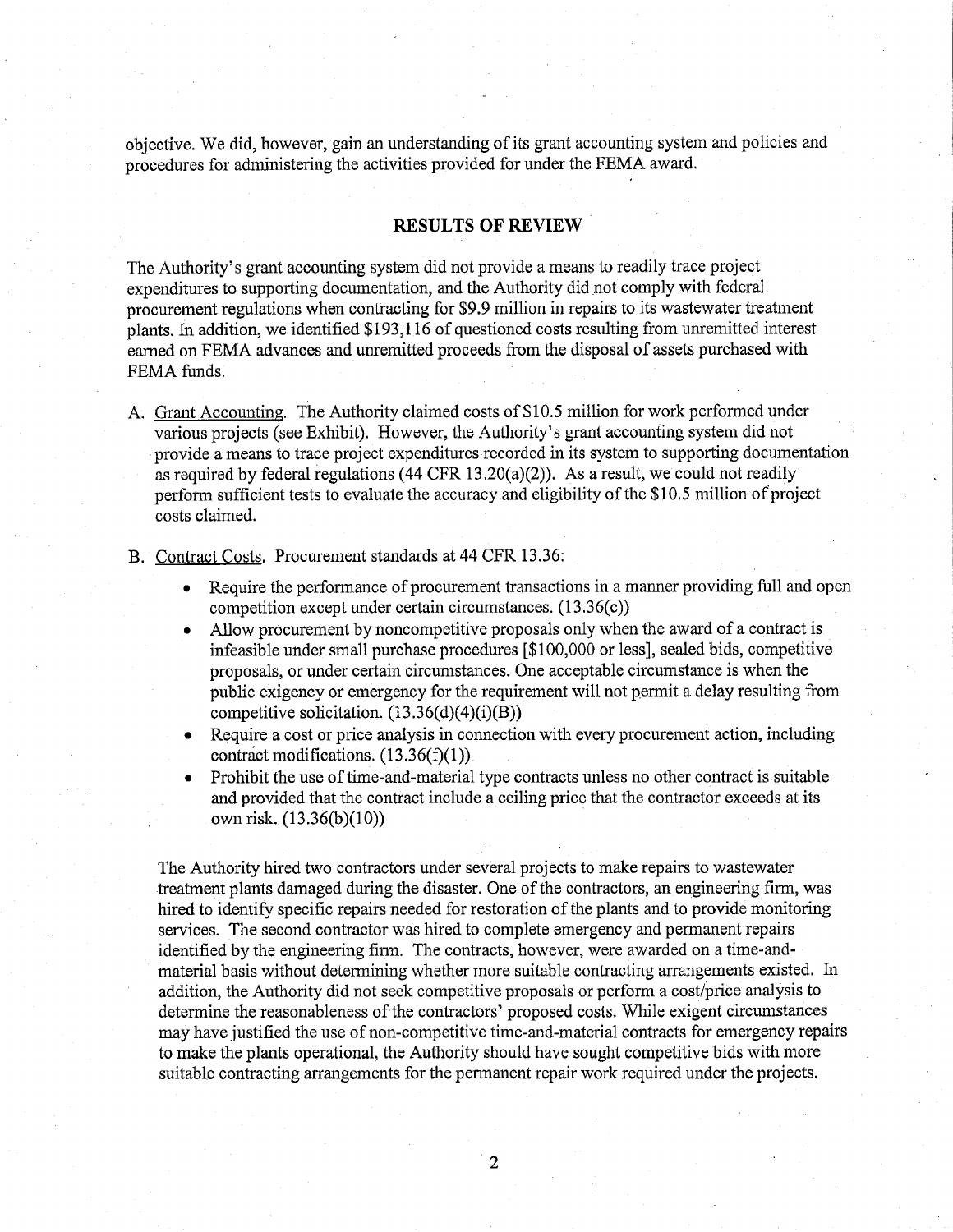As of November 30,2006, the cut-off date of our review, work under the projects was incomplete and the Authority had claimed \$9.9 milion of contract costs, as follows:

| Project<br>Number | Wastewater<br>Facility          | Amount<br>Claimed |
|-------------------|---------------------------------|-------------------|
| 1095              | Passcougla/Moss Point           | \$5,339,531       |
| 1534              | Mississippi Gulf Coast Regional | 1,495,438         |
| 853               | Escatawpa                       | 1,816,047         |
| 852               | West Jackson                    | 1,147,233         |
| Total             |                                 | \$9,890,366       |

In addition to the Authority's procurement shortcomings, the following issues surfaced during. our review of the \$5.3 million of contract costs claimed under Project 1095 that precluded us from determining whether the costs were eligible and reasonable.

- Construction firm invoices included lump sum items with no specific support documentation (dimensions, specifications, or quantities). The project's scope of work contained a list of parts and other items authorized for repair. However, because the invoices did not contain specific information, we could not associate the items listed on the contractor's invoices to items of work authorized under the project.
- . No analysis was performed to support the replacement of damaged equipment versus the cost to repair. According to federal regulations (44 CFR 206.226(h)) and FEMA guidelines (Public Assistance Guide, FEMA 322, October 1999, p. 57) equipment not repairable will be replaced with used items that are approximately the same age, capacity, and condition. FEMA guidelines require that replacement of an item with a new item may be approved only when a used item is not available within a reasonable time and distance.

Moreover, the Authority's costs may not have been fully reduced by proceeds received from the sales of replaced equipment. Federal cost principles (U.S. Office of Management and Budget, Circular A-87) state that costs claimed under a federal award must be reduced by applicable credits (i.e. purchase discounts and rebates, refunds, erroneous charges, etc.). The contractor coordinated the sale of replaced equipment and remitted the proceeds to the Authority. The Authority provided us with cancelled checks totaling \$21,298 received from the contractor. However, we were unable to verify such amount because the Authority did not have a system in place to record equipment sales.

. The construction firm purchased three travel trailers at a cost of \$44,500 to serve as temporary office space during construction, and billed the full cost of the trailers to the Authority as mobilzation expense. Federal regulation (44 CFR 13.32(e)(2)) states that proceeds from the disposal of assets purchased with grant monies, with a fair market value of more than \$5,000, must be remitted to the awarding agency. On February 5, 2007, the construction firm remitted proceeds of \$16,000 from the disposal of the travel trailers to the Authority. However, at the time of our exit conference, the Authority had not remitted the proceeds to FEMA.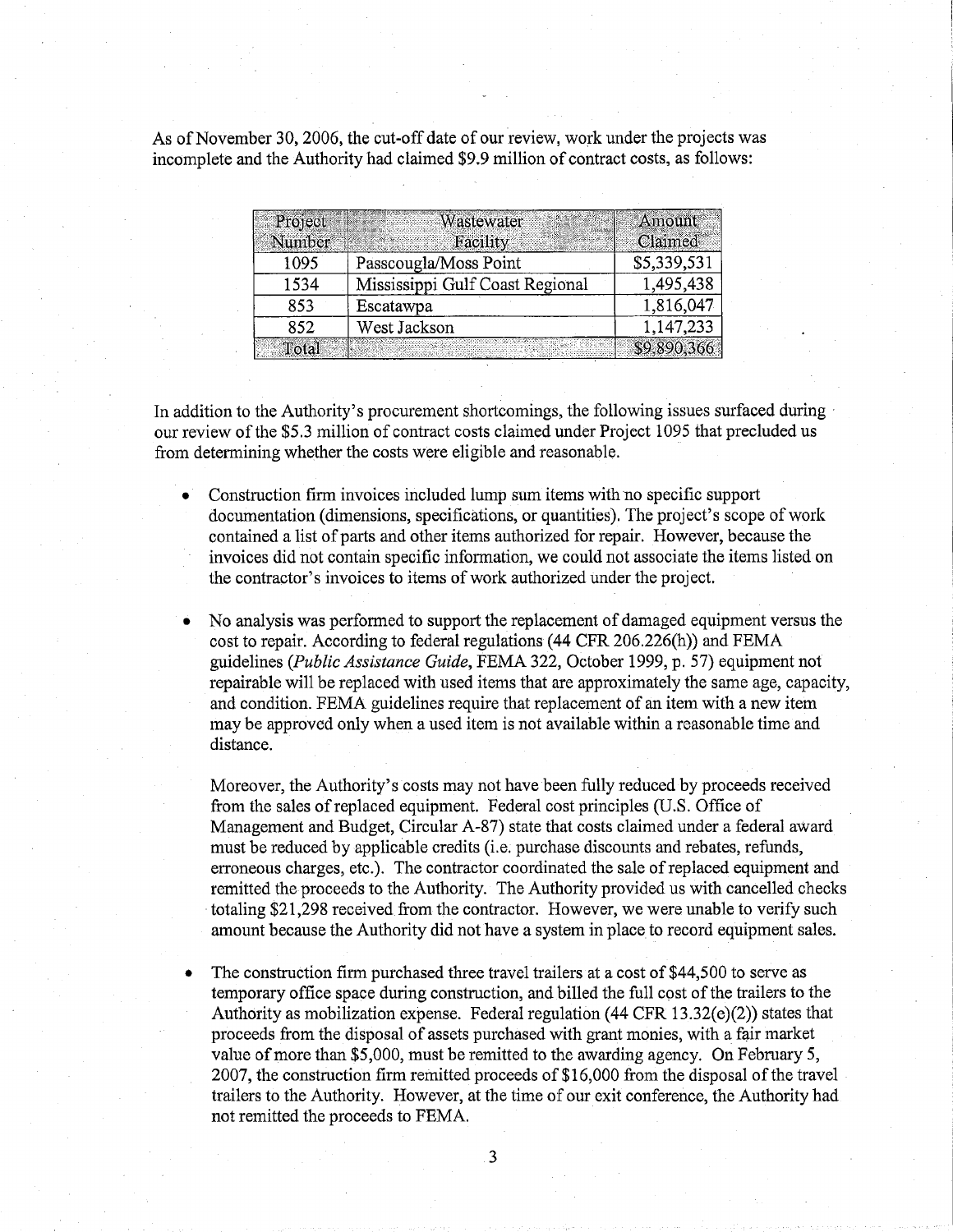We did not review the \$4.6 million of contract costs claimed under the other wastewater repair projects. However, we believe that similar issues would have been identified because the same contractors performed repair work and monitoring activities at those facilities. As a result of these issues and the Authority's procurement shortcomings, FEMA has no assurance that the \$9.8 milion of contract costs are reasonable and for authorized and eligible activities.

C. Interest Earned on FEMA Advances. The Authority received advance funds from FEMA to cary out emergency protective measures and placed the funds in an interest bearng account. At the time of review, the Authority had earned interest of \$177,216 on the advanced funds, but had not submitted the interest to FEMA. Federal regulation  $(44 \text{ CFR } 13.21(i))$  requires grant recipients to promptly, but at least quarterly, remit interest earned on advances to the federal agency. The regulation also allows grant recipients to keep interest amounts up to \$100 per year for administrative expenses. Accordingly, we question \$177,116 (actual less \$100) of the interest earned but not remitted to FEMA.

#### RECOMMENDATIONS

We recommend that the Acting Director, Mississippi Transitional Recovery Office, in coordination with MEMA:

- 1. Require the Authority to organize supporting documentation that facilitates the tracing of project transactions within its accounting system as required by federal regulation.
- 2. Perform a technical review and validation of the \$9.9 million of costs claimed for repairs to the Authority's wastewater treatment plants to determine cost reasonableness and eligibility.
- 3. Require the Authority to remit the \$16,000 of proceeds received from the construction firm for the sale of the travel trailers.
- 4. Require the Authority to remit the \$177,116 of interest eared on FEMA advances.

#### DISCUSSION WITH MANAGEMENT AND AUDIT FOLLOW-UP

We discussed the results of our review with FEMA, MEMA, and Authority officials on February 27, 2007. Authority officials disagreed on our calculation of the amount of interest earned on advances, but did not provide a figure for our review. They also said they believe that they made heroic efforts to restore their operation as soon as possible under the circumstances and made outstanding efforts to obtain an engineer and contractor to repair the facilities at a reasonable cost within the appropriate guidelines and structure given to them by the FEMA representative.

4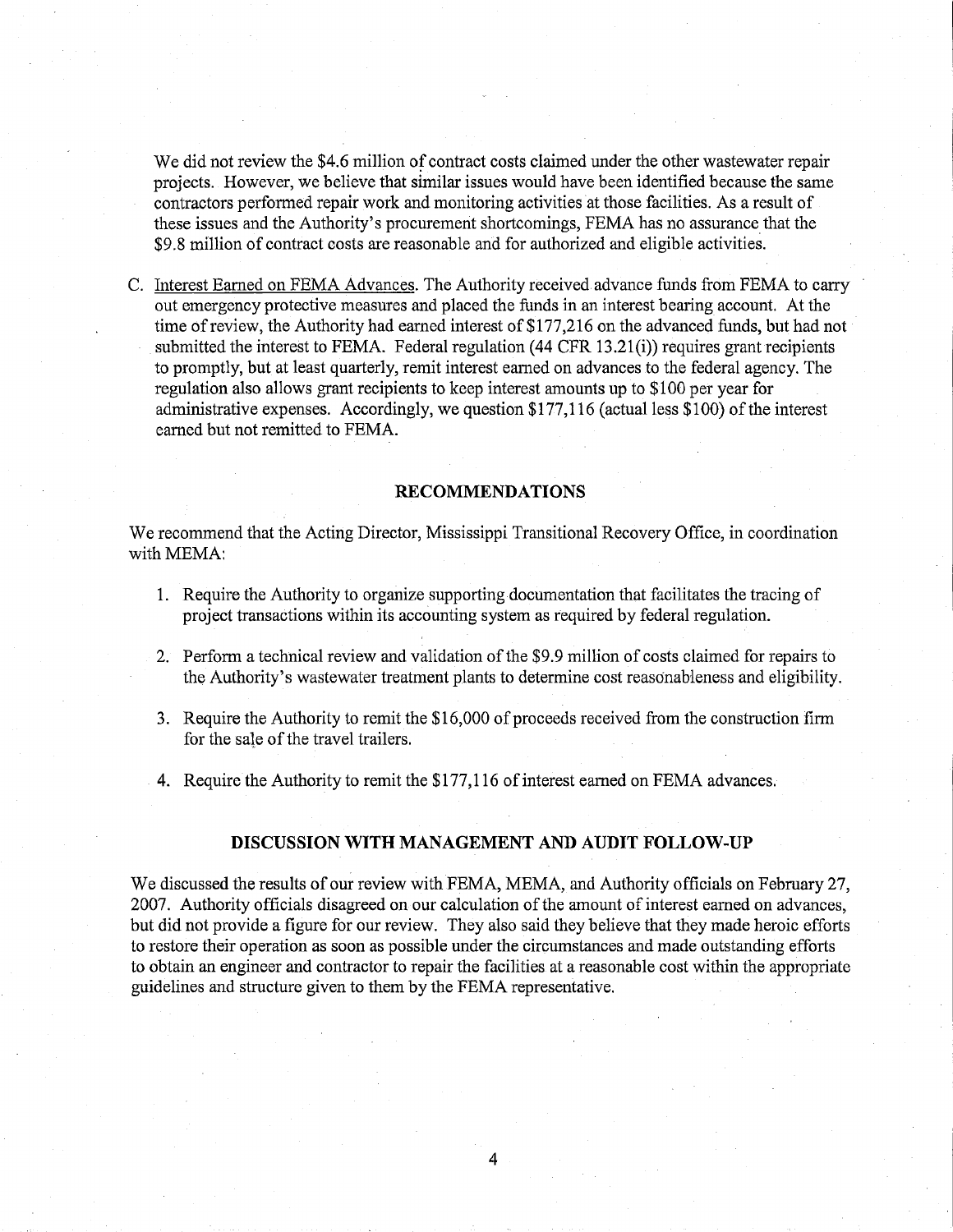Please advise this office by February 20, 2009, of actions taken or planned to implement our recommendations, including target completion dates for any planned actions. Should you have any questions concerning this report, please call me at (404) 832-6702. Key contributors to this assignment were Felipe Pubillones, Chris Gamble, J. Hugh Dixon, and Michael Keenum.

cc: DHS Audit Liaison

FEMA Audit Liaison Deputy Director, GCRO ChiefFinancial Director, Gulf Coast Recovery Office Regional Director, FEMA Region IV Public Assistance Office, FEMA Mississippi Transitional Recovery Office Chief of Staff, FEMA Mississippi TRO Mississippi State Coordinating Officer Mississippi Legislative Auditor . Director of Finance, Gulf Coast Recovery Office